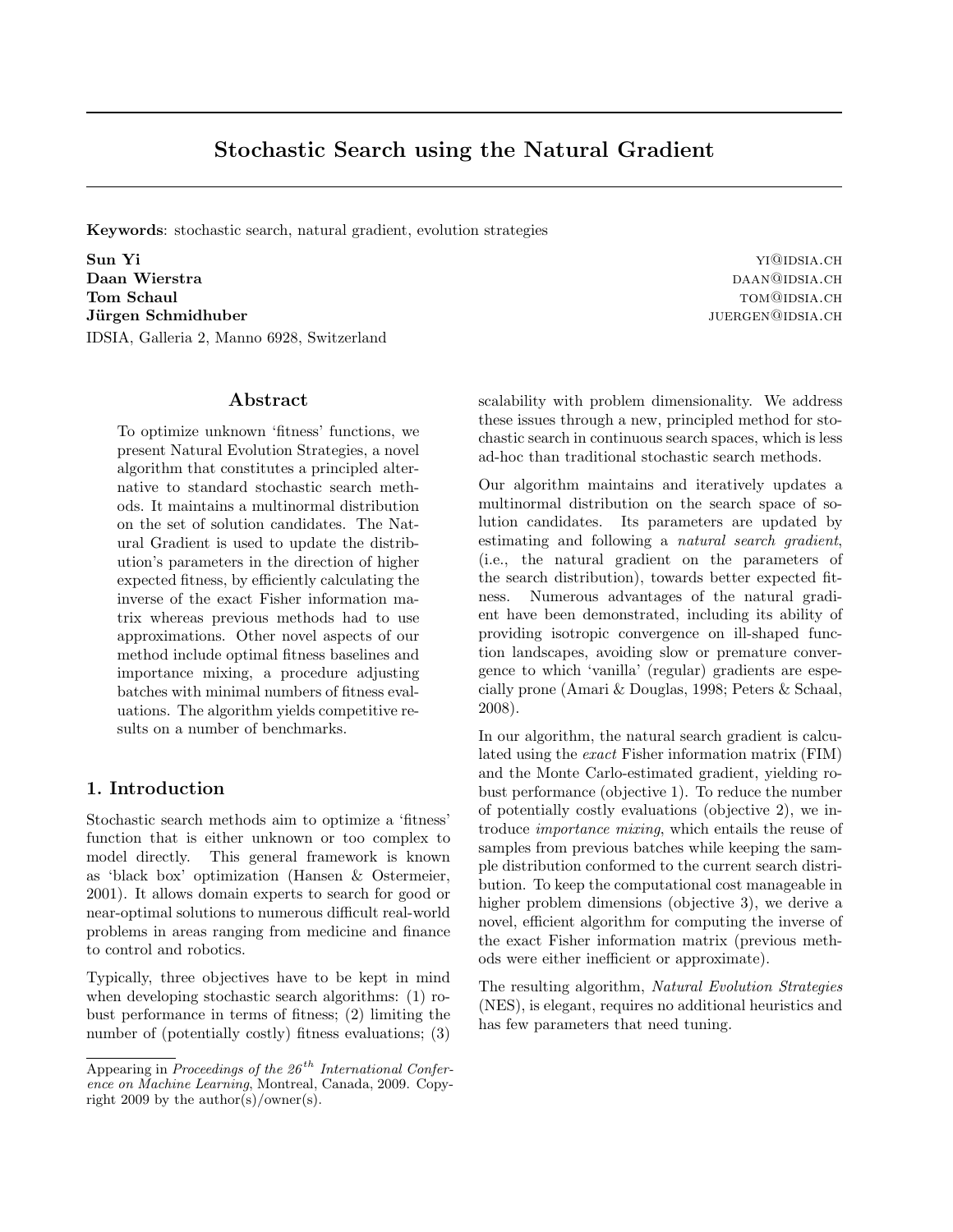# 2. Search Gradients

First let us introduce the algorithm framework and the concept of search gradients. The objective is to maximize a d-dimensional unknown fitness function  $f: \mathbb{R}^d \to \mathbb{R}$ , while keeping the number of function evaluations – which are considered costly – as low as possible. The algorithm iteratively evaluates a batch n samples  $z_1 \ldots z_n$  generated from the search distribution  $p(\mathbf{z}|\theta)$ . It then uses the fitness evaluations  $f(\mathbf{z}_1) \dots f(\mathbf{z}_n)$  to adjust parameters  $\theta$  of the search distribution.

Let  $J(\theta) = \mathbb{E}[f(\mathbf{z})|\theta]$  be the expected fitness under search distribution  $p(\mathbf{z}|\theta)$ , namely,

$$
J(\theta) = \int f(\mathbf{z}) p(\mathbf{z}|\theta) d\mathbf{z}.
$$

The core idea of our approach is to find, at each iteration, a small adjustment  $\delta\theta$ , such that the expected fitness  $J(\theta + \delta\theta)$  is increased. The most straightforward approach is to set  $\delta\theta \propto \nabla_{\theta} J(\theta)$ , where  $\nabla_{\theta} J(\theta)$  is the gradient on  $J(\theta)$ . Using the 'log likelihood trick', the gradient can be written as

$$
\nabla_{\theta} J(\theta) = \nabla_{\theta} \int f(\mathbf{z}) p(\mathbf{z}|\theta) d\mathbf{z}
$$
  
= 
$$
\int f(\mathbf{z}) \nabla_{\theta} p(\mathbf{z}|\theta) d\mathbf{z}
$$
  
= 
$$
\int f(\mathbf{z}) \frac{p(\mathbf{z}|\theta)}{p(\mathbf{z}|\theta)} \nabla_{\theta} p(\mathbf{z}|\theta) d\mathbf{z}
$$
  
= 
$$
\int p(\mathbf{z}|\theta) \cdot (f(\mathbf{z}) \nabla_{\theta} \ln p(\mathbf{z}|\theta)) d\mathbf{z},
$$

The last term can be approximated using Monte Carlo:

$$
\nabla_{\theta}^{s} J(\theta) = \frac{1}{n} \sum_{i=1}^{n} f(\mathbf{z}_{i}) \nabla_{\theta} \ln p(\mathbf{z}_{i} | \theta),
$$

where  $\nabla_{\theta}^{s} J(\theta)$  denotes the estimated search gradient.

In our algorithm, we assume that  $p(\mathbf{z}|\theta)$  is a Gaussian distribution with parameters  $\theta = \langle \mathbf{x}, \mathbf{A} \rangle$ , where x represents the mean, and A represents the Cholesky decomposition of the covariance matrix  $C$ , such that  $A$  is upper triangular matrix and  $\mathbf{C} = \mathbf{A}^{\top} \mathbf{A}$ . The reason why we choose  $A$  instead of  $C$  as primary parameter is twofold. First, **A** makes explicit the  $d(d+1)/2$  independent parameters determining the covariance matrix  $C$ . Second, the diagonal elements of  $A$  are the square roots of the eigenvalues of C, so  $A^{\top}A$  is always positive semidefinite. In the rest of the text, we assume  $\theta$  is column vector of dimension  $d_s = d + d(d+1)/2$  with elements in  $\langle \mathbf{x}, \mathbf{A} \rangle$  arranged as

$$
\left[\left(\theta^0\right)^{\top}, \left(\theta^1\right)^{\top} \dots \left(\theta^d\right)^{\top}\right]^{\top}.
$$

Here  $\theta^0 = \mathbf{x}$  and  $\theta^k = [a_{k,k} \dots a_{k,d}]^\top$  for  $1 \leq k \leq d$ , where  $a_{i,j}$   $(i \leq j)$  denotes the  $(i, j)$ -th element of **A**.

Now we compute

$$
\mathbf{g}(\mathbf{z}|\theta) = \nabla_{\theta} \ln p(\mathbf{z}|\theta)
$$
  
\n
$$
= \nabla_{\theta} \left\{ \frac{d}{2} \ln 2\pi - \frac{1}{2} \ln |\mathbf{A}|^2 - \frac{1}{2} (\mathbf{A}^{-\top} (\mathbf{z} - \mathbf{x}))^{\top} (\mathbf{A}^{-\top} (\mathbf{z} - \mathbf{x})) \right\},
$$

where  $g(z|\theta)$  is assumed to be a  $d_s$ -dimensional column vector. The gradient w.r.t. x is simply

$$
\nabla_{\mathbf{x}} \ln p(\mathbf{z}|\theta) = \mathbf{C}^{-}(\mathbf{z} - \mathbf{x}).
$$

The gradient w.r.t.  $a_{i,j}$   $(i \leq j)$  can be derived as

$$
\frac{\partial}{\partial a_{i,j}} \ln p(\mathbf{z}|\theta) = r_{i,j} - \delta(i,j) a_{i,i}^{-1},
$$

where  $r_{i,j}$  is the  $(i, j)$ -th element of

$$
\mathbf{R} = \mathbf{A}^{-\top}\left(\mathbf{z}-\mathbf{x}\right)\left(\mathbf{z}-\mathbf{x}\right)^{\top}\mathbf{C}^{-}
$$

and  $\delta(i, j)$  is the Kronecker Delta function.

From  $\mathbf{g}(\mathbf{z}|\theta)$ , the search gradient  $\nabla^s_{\theta}J(\theta)$  can be computed as  $\nabla_{\theta}^{s} J(\theta) = \frac{1}{n} \mathbf{G} \mathbf{f}$ , where  $\mathbf{G} =$  $[\mathbf{g}(\mathbf{z}_1|\theta) \dots \mathbf{g}(\mathbf{z}_n|\theta)],$  and  $\mathbf{f} = [f(\mathbf{z}_1) \dots f(\mathbf{z}_n)]^\top$ . We update  $\theta$  by  $\delta\theta = \eta \nabla_{\theta}^{s} J(\theta)$ , where  $\eta$  is an empirically tuned step size.

### 3. Using the Natural Gradient

Vanilla gradient methods have been shown to converge slowly in fitness landscapes with ridges and plateaus. Natural gradients (Amari et al., 1996; Kakade, 2002) constitute a principled approach for dealing with such problems. The natural gradient, unlike the vanilla gradient, has the advantage of always pointing in the direction of the steepest ascent. Furthermore, since the natural gradient is invariant w.r.t. the particular parameterization of the search distribution, it can cope with ill-shaped fitness landscapes and provides isotropic convergence properties, which prevents premature convergence on plateaus and avoids overaggressive steps on ridges (Amari, 1998).

In this paper, we consider a special case of the natural gradient  $\tilde{\nabla}_{\theta}J$ , with the metric in parameter space defined by the KL divergence (Peters, 2007). The natural gradient is thus defined by the necessary condition

$$
\mathbf{F} \tilde{\nabla}_{\theta} J = \nabla_{\theta} J,
$$

<sup>&</sup>lt;sup>1</sup>For any matrix **Q**, **Q**<sup>−</sup> denotes its inverse and  $\mathbf{Q}^{\top}$ denotes its transpose.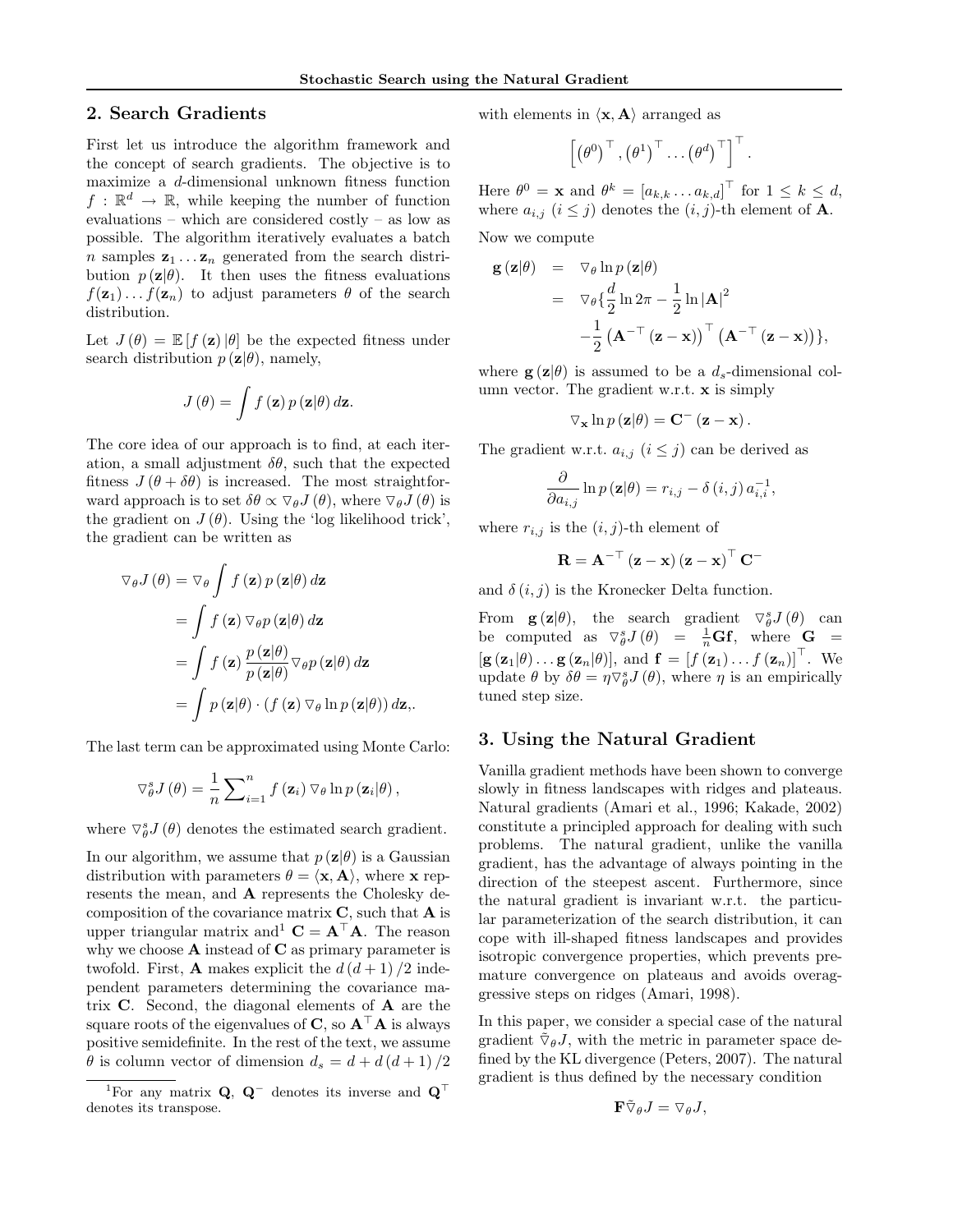with **F** being the Fisher information matrix:

$$
\mathbf{F} = \mathbb{E}\left[\nabla_{\theta} \ln p\left(\mathbf{z}|\theta\right) \nabla_{\theta} \ln p\left(\mathbf{z}|\theta\right)^{\top}\right].
$$

If  **is invertible, which may not always be the case, the** natural gradient can be uniquely identified by  $\tilde{\nabla}_{\theta}J =$  $\mathbf{F}^{-} \nabla_{\theta} J$ , or estimated from data using  $\mathbf{F}^{-} \nabla_{\theta}^{s} J$ . The adjustment  $\delta\theta$  can then be computed by

$$
\delta \theta = \eta \mathbf{F}^- \nabla_{\theta}^s J.
$$

As we show below, the FIM can indeed be computed exactly and is invertible.

The original NES (Wierstra et al., 2008b) algorithm computes the natural search gradient using the empirical Fisher information matrix, which is estimated from the current batch. This approach has three important disadvantages. First, the empirical FIM is not guaranteed to be invertible, which could result in unstable estimations. Second, a large batch size would be required to approximate the exact FIM up to a reasonable precision. Third, it is highly inefficient to invert the empirical FIM, a matrix with  $O(d^4)$  elements.

We circumvent these problems by computing the exact FIM directly from search parameters  $\theta$ , avoiding the potentially unstable and computationally costly method of estimating the empirical FIM from a batch which in turn was generated from  $\theta$ .

In NES, the search distribution is the Gaussian defined by  $\theta = \langle \mathbf{x}, \mathbf{A} \rangle$ , the precise FIM **F** can be computed analytically. Namely, the  $(m, n)$ -th element in **F** is given by

$$
\label{eq:1D1V:nonint} \left(\mathbf{F}\right)_{m,n} = \frac{\partial \mathbf{x}^\top}{\partial \theta_m} \mathbf{C}^- \frac{\partial \mathbf{x}}{\partial \theta_n} + \frac{1}{2} \operatorname{tr}\left(\mathbf{C}^- \frac{\partial \mathbf{C}}{\partial \theta_m} \mathbf{C}^- \frac{\partial \mathbf{C}}{\partial \theta_n}\right),
$$

where  $\theta_m$ ,  $\theta_n$  denotes the m-th and n-th element in  $\theta$ . Let  $i_m, j_m$  be the  $a_{i_m, j_m}$  such that it appears at the  $(d+m)$ -th position in  $\theta$ . First, notice that

$$
\frac{\partial \mathbf{x}^\top}{\partial x_i} \mathbf{C}^- \frac{\partial \mathbf{x}}{\partial x_j} = \left(\mathbf{C}^-\right)_{i,j},
$$

and

$$
\frac{\partial \mathbf{x}^{\top}}{\partial a_{i_1, j_1}} \mathbf{C}^{-} \frac{\partial \mathbf{x}}{\partial a_{i_2, j_2}} = \frac{\partial \mathbf{x}^{\top}}{\partial x_i} \mathbf{C}^{-} \frac{\partial \mathbf{x}}{\partial a_{j, k}} = 0.
$$

So the upper left corner of the FIM is  $\mathbb{C}^-$ , and **F** has the following shape

$$
\mathbf{F} = \left[ \begin{array}{cc} \mathbf{C}^- & \mathbf{0} \\ \mathbf{0} & \mathbf{F_A} \end{array} \right].
$$

The next step is to compute  $F_A$ . Note that

$$
(\mathbf{F}_{\mathbf{A}})_{m,n} = \frac{1}{2} \operatorname{tr} \left[ \mathbf{C}^{-} \frac{\partial \mathbf{C}}{\partial a_{i_m,j_m}} \mathbf{C}^{-} \frac{\partial \mathbf{C}}{\partial a_{i_n,j_n}} \right].
$$

Using the relation

$$
\frac{\partial \mathbf{C}}{\partial a_{i,j}} = \frac{\partial}{\partial a_{i,j}} \mathbf{A}^\top \mathbf{A} = \frac{\partial \mathbf{A}^\top}{\partial a_{i,j}} \mathbf{A} + \mathbf{A}^\top \frac{\partial \mathbf{A}}{\partial a_{i,j}},
$$

and the properties of the trace, we get

$$
(\mathbf{F}_{\mathbf{A}})_{m,n} = \text{tr}\left[\mathbf{A}^{-} \frac{\partial \mathbf{A}}{\partial a_{i_m,j_m}} \mathbf{A}^{-} \frac{\partial \mathbf{A}}{\partial a_{i_n,j_n}}\right] + \text{tr}\left[\frac{\partial \mathbf{A}}{\partial a_{i_m,j_m}} \mathbf{C}^{-} \frac{\partial \mathbf{A}^{T}}{\partial a_{i_n,j_n}}\right].
$$

Computing the first term gives us

$$
\operatorname{tr}\left[\mathbf{A}^{-}\frac{\partial \mathbf{A}}{\partial a_{i_m,j_m}}\mathbf{A}^{-}\frac{\partial \mathbf{A}}{\partial a_{i_n,j_n}}\right] = \left(\mathbf{A}^{-}\right)_{j_n,i_m}\left(\mathbf{A}^{-}\right)_{j_m,i_n}.
$$

Note that since **A** is upper triangular,  $A^-$  is also upper triangular, so the first summand is non-zero iff

$$
i_n = i_m = j_n = j_m.
$$

In this case,  $(A^-)_{j_n,i_m} = (A^-)_{j_m,i_n} = a_{j_n,i_m}^{-1}$ , so

$$
\operatorname{tr}\left[\mathbf{A}^{-}\frac{\partial \mathbf{A}}{\partial a_{i_m,j_m}}\mathbf{A}^{-}\frac{\partial \mathbf{A}}{\partial a_{i_n,j_n}}\right] = a_{i_m,i_n}^{-2}\delta\left(i_m,i_n,j_m,j_n\right).
$$

Here  $\delta(\cdot)$  is the generalized Kronecker Delta function, i.e.  $\delta(i_m, i_n, j_m, j_n) = 1$  iff all four indices are the same. The second term is computed as

$$
\operatorname{tr}\left[\frac{\partial \mathbf{A}}{\partial a_{i_m,j_m}}\mathbf{C}^{-}\frac{\partial \mathbf{A}^{\top}}{\partial a_{i_n,j_n}}\right] = \left(\mathbf{C}^{-}\right)_{j_n,j_m} \delta(i_n,i_m).
$$

Therefore, we have

$$
(\mathbf{F}_{\mathbf{A}})_{m,n} = (\mathbf{C}^{-})_{j_{n},j_{m}} \delta(i_{n},i_{m}) + a_{i_{m},i_{n}}^{-2} \delta(i_{m},i_{n},j_{m},j_{n}).
$$

It can easily be proven that  $\mathbf{F}_\mathbf{A}$  itself is a block diagonal matrix with d blocks along the diagonal, with sizes ranging from  $d$  to 1. Therefore, the precise  $\text{FIM}$ is given by

$$
\mathbf{F} = \left[ \begin{array}{ccc} \mathbf{F}_0 & & & \\ & \mathbf{F}_1 & & \\ & & \ddots & \\ & & & \mathbf{F}_d \end{array} \right],
$$

with  $\mathbf{F}_0 = \mathbf{C}^-$  and block  $\mathbf{F}_k$   $(d \ge k \ge 1)$  given by

$$
\mathbf{F}_k = \left[ \begin{array}{cc} a_{k,k}^{-2} & \mathbf{0} \\ \mathbf{0} & \mathbf{0} \end{array} \right] + \mathbf{D}_k.
$$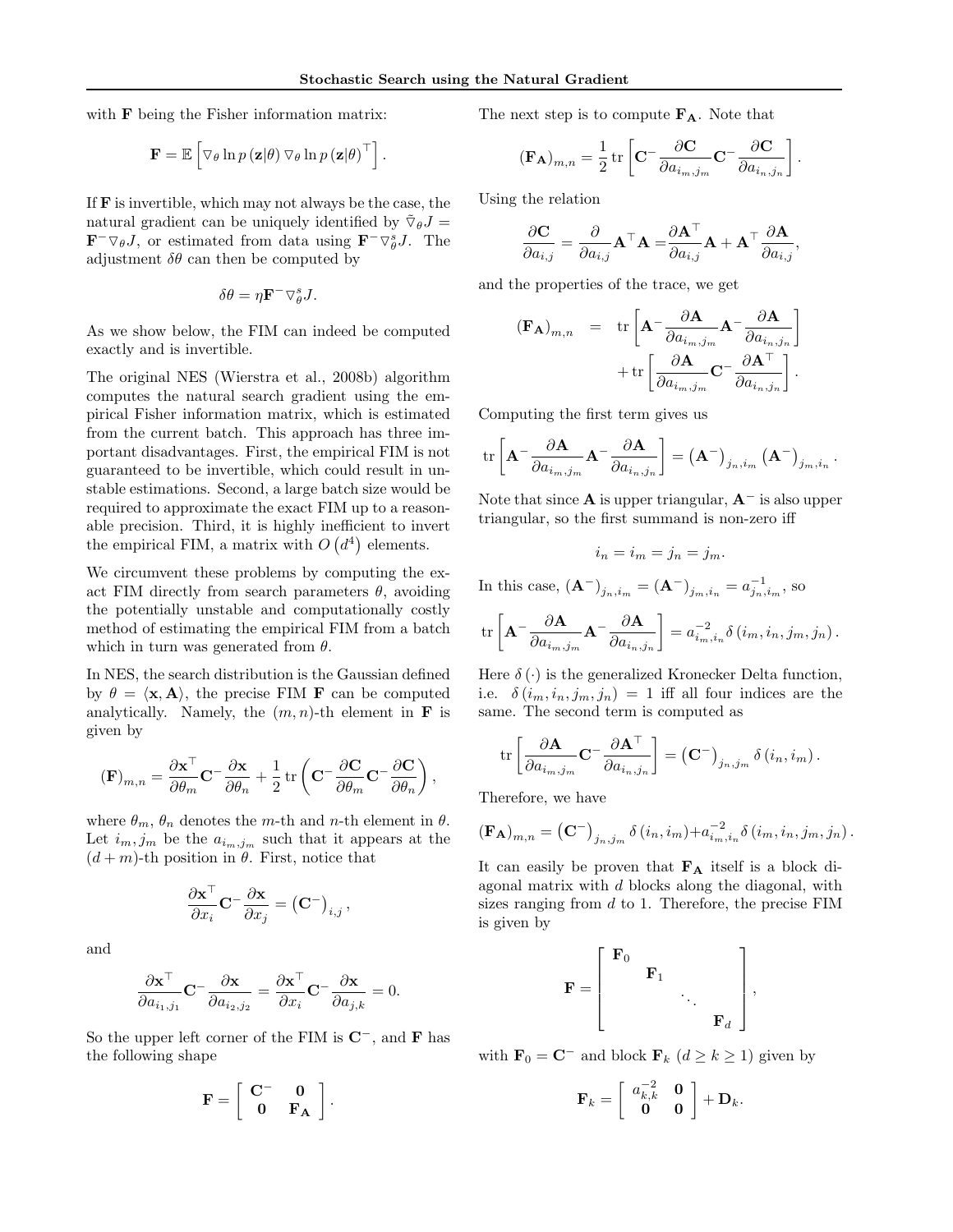Here  $D_k$  is the lower-right square submatrix of  $C^$ with dimension  $d + 1 - k$ , e.g.  $D_1 = C^-$ , and  $D_d =$  $({\bf C}^{-})_{d,d}.$ 

We prove that the FIM given above is invertible if C is invertible.  $\mathbf{F}_k$   $(1 \leq k \leq d)$  being invertible follows from the fact that the submatrix  $\mathbf{D}_k$  on the main diagonal of a positive definite matrix C<sup>−</sup> must also be positive definite, and adding  $a_{k,k}^{-2} > 0$  to the diagonal would not decrease any of its eigenvalues. Also note that  $\mathbf{F}_0 = \mathbf{C}^-$  is invertible, so **F** is invertible.

It is worth pointing out that the block diagonal structure of **F** partitions parameters  $\theta$  into  $d+1$  orthogonal groups  $\theta^0 \dots \theta^k$ , which suggests that we could modify each group of parameters without affecting other groups.

Normally, computing the inverse of **F**, of size  $d^2$  by  $d^2$ , would be of complexity  $O(d^6)$ , which is intractable for most practical problems. Realizing that we can invert each block  $\mathbf{F}_k$  separately, the complexity can be reduced to  $O(d^4)$ . In a companion paper (Sun et al., 2009), we present an iterative method for computing  $\mathbf{F}^-$  which further reduces the time complexity from  $O(d^4)$  to  $O(d^3)$ . Additionally it shows that the space complexity can be reduced to  $O(d^2)$  which is linear in the number of parameters.

## 4. Optimal Fitness Baselines

The concept of fitness baselines, first introduced in (Wierstra et al., 2008b), constitutes an efficient variance reduction method for estimating  $\delta\theta$ . However, baselines as found in (Peters, 2007) are suboptimal w.r.t. the variance of  $\delta\theta$ , since this FIM may not be invertible. It is difficult to formulate the variance of  $\delta\theta$  directly. However, since the exact FIM is invertible and can be computed efficiently, we can in fact compute an optimal baseline for minimizing the variance of  $\delta\theta$ , given by

$$
\begin{array}{rcl} \text{Var} \left( \delta \theta \right) & = & \eta^2 \mathbb{E} [ \left( \mathbf{F}^- \nabla^s_\theta J - \mathbb{E} \left[ \mathbf{F}^- \nabla^s_\theta J \right] \right)^\top \\ & \cdot \left( \mathbf{F}^- \nabla^s_\theta J - \mathbb{E} \left[ \mathbf{F}^- \nabla^s_\theta J \right] \right) ], \end{array}
$$

where  $\nabla_{\theta}^{s}J$  is the estimated search gradient, which is given by

$$
\nabla_{\theta}^{s} J = \frac{1}{n} \sum_{i=1}^{n} \left[ f(z_i) - b \right] \nabla_{\theta} \ln p(\mathbf{z}_i | \theta).
$$

The scalar b is called the fitness baseline. Adding b does not affect the expectation of  $\nabla_{\theta}^{s} J$ , since

$$
\mathbb{E} [\nabla_{\theta}^{s} J] = \nabla_{\theta} \int (f(\mathbf{z}) - b) p(\mathbf{z} | \theta) d\mathbf{z}
$$

$$
= \nabla_{\theta} \int f(\mathbf{z}) p(\mathbf{z} | \theta) d\mathbf{z}.
$$

However, the variance depends on the value of  $b$ , i.e.

$$
Var (\delta \theta) \propto b^2 \mathbb{E} \left[ \left( \mathbf{F}^- \mathbf{G} \mathbf{1} \right)^{\top} \left( \mathbf{F}^- \mathbf{G} \mathbf{1} \right) \right] - 2b \mathbb{E} \left[ \left( \mathbf{F}^- \mathbf{G} \mathbf{f} \right)^{\top} \left( \mathbf{F}^- \mathbf{G} \mathbf{1} \right) \right] + const.
$$

Here 1 denotes a  $n$ -by-1 vector filled with 1s. The optimal value of the baseline is

$$
b = \frac{\mathbb{E}\left[\left(\mathbf{F}^{-}\mathbf{G}\mathbf{f}\right)^{\top}\left(\mathbf{F}^{-}\mathbf{G}\mathbf{1}\right)\right]}{\mathbb{E}\left[\left(\mathbf{F}^{-}\mathbf{G}\mathbf{1}\right)^{\top}\left(\mathbf{F}^{-}\mathbf{G}\mathbf{1}\right)\right]}.
$$

Assuming samples are i.i.d., b can be approximated from data by

$$
b \simeq \frac{\sum_{i=1}^{n} f(\mathbf{z}_i) (\mathbf{F}^{-} \mathbf{g}(\mathbf{z}_i))^{\top} (\mathbf{F}^{-} \mathbf{g}(\mathbf{z}_i))}{\sum_{i=1}^{n} (\mathbf{F}^{-} \mathbf{g}(\mathbf{z}_i))^{\top} (\mathbf{F}^{-} \mathbf{g}(\mathbf{z}_i))}
$$

.

In order to further reduce the estimation covariance, we can utilize a parameter-specific baseline for each parameter  $\theta_i$  individually, which is given by

$$
b_j = \frac{\mathbb{E}\left[\left(\mathbf{h}_j\mathbf{G}\mathbf{f}\right)\left(\mathbf{h}_j\mathbf{G}\mathbf{1}\right)\right]}{\mathbb{E}\left[\left(\mathbf{h}_j\mathbf{G}\mathbf{1}\right)\left(\mathbf{h}_j\mathbf{G}\mathbf{1}\right)\right]} \simeq \frac{\sum_{i=1}^n f\left(\mathbf{z}_i\right)\left(\mathbf{h}_j\mathbf{g}\left(\mathbf{z}_i\right)\right)^2}{\sum_{i=1}^n \left(\mathbf{h}_j\mathbf{g}\left(\mathbf{z}_i\right)\right)^2}.
$$

Here  $\mathbf{h}_j$  is the j-th row vector of  $\mathbf{F}^-$ .

However, the main disadvantage of parameter-specific baselines is that different baselines values are used for closely correlated parameters, which renders gradient estimations less reliable. In order to address such problems, we follow the intuition that if the  $(m, n)$ -th element in the FIM is 0, then parameters  $\theta_m$  and  $\theta_n$ are orthogonal and only weakly correlated. Therefore, we propose using the *block fitness baseline*, i.e. a single baseline  $b^k$  for each group of parameters  $\theta^k$ ,  $0 \leq k \leq d$ . Its formulation is given by

$$
b^{k} = \frac{\mathbb{E}\left[\left(\mathbf{F}_{k}^{-} \mathbf{G}^{k} \mathbf{f}\right) \left(\mathbf{F}_{k}^{-} \mathbf{G}^{k} \mathbf{1}\right)\right]}{\mathbb{E}\left[\left(\mathbf{F}_{k}^{-} \mathbf{G}^{k} \mathbf{1}\right) \left(\mathbf{F}_{k}^{-} \mathbf{G}^{k} \mathbf{1}\right)\right]}
$$

$$
\simeq \frac{\sum_{i=1}^{n} f\left(\mathbf{z}_{i}\right) \left(\mathbf{F}_{k}^{-} \mathbf{g}^{k}\left(\mathbf{z}_{i}\right)\right)^{\top} \left(\mathbf{F}_{k}^{-} \mathbf{g}^{k}\left(\mathbf{z}_{i}\right)\right)}{\sum_{i=1}^{n} \left(\mathbf{F}_{k}^{-} \mathbf{g}^{k}\left(\mathbf{z}_{i}\right)\right)^{\top} \left(\mathbf{F}_{k}^{-} \mathbf{g}^{k}\left(\mathbf{z}_{i}\right)\right)}.
$$

Here  $\mathbf{F}_k^-$  denotes the inverse of the k-th diagonal block of  $\mathbf{F}^-$ , while  $\mathbf{G}^k$  and  $\mathbf{g}^k$  denote the submatrices corresponding to differentiation w.r.t.  $\theta^k$ .

#### 5. Importance Mixing

In each batch, we evaluate  $n$  new samples generated from search distribution  $p(\mathbf{z}|\theta)$ . However, since small updates ensure that the KL divergence between consecutive search distributions is generally small, most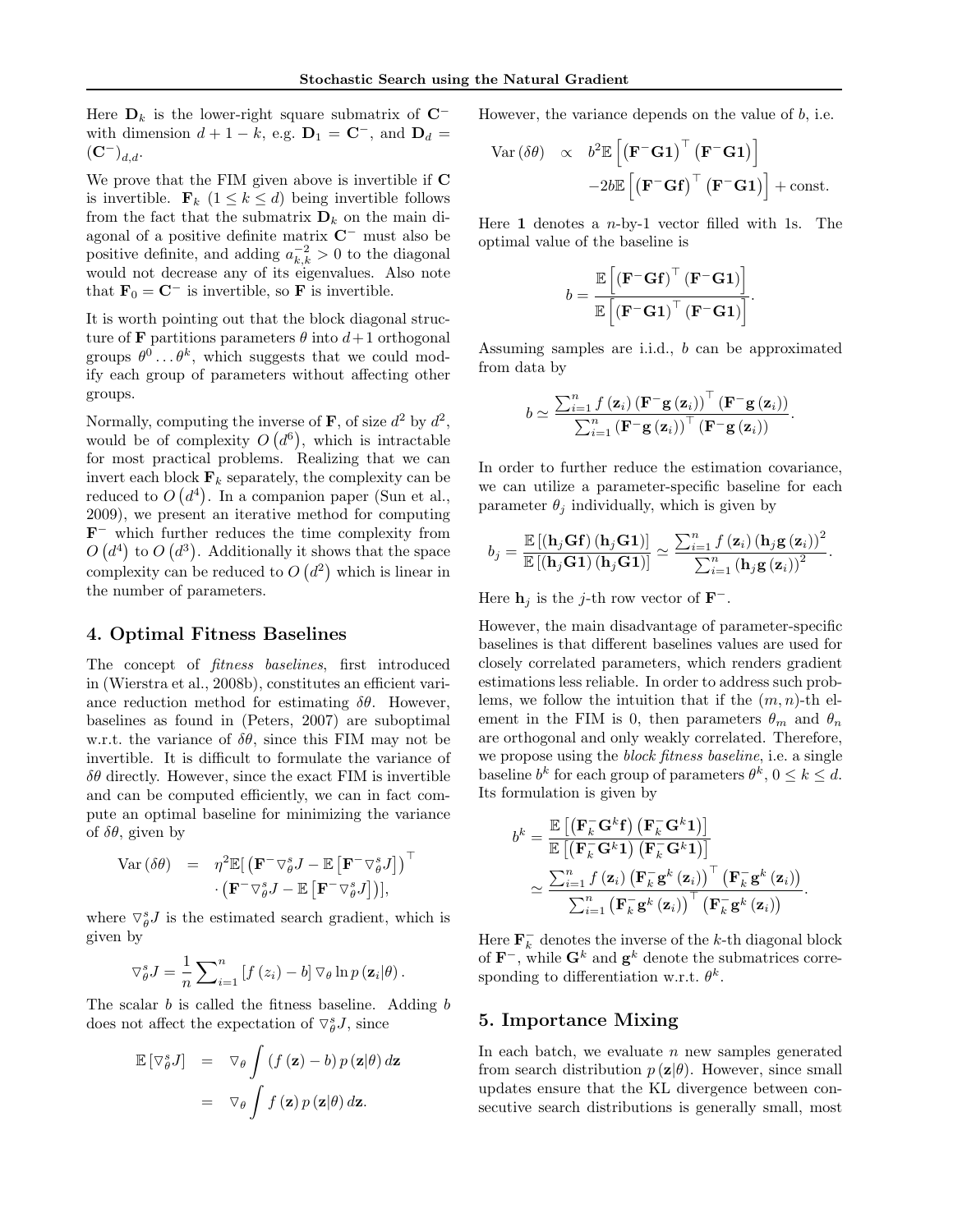new samples will fall in the high density area of the previous search distribution  $p(\mathbf{z}|\theta')$ . This leads to redundant fitness evaluations in that same area.

Our solution to this problem is a new procedure called importance mixing, which aims to reuse fitness evaluations from the previous batch, while ensuring the updated batch conforms to the new search distribution.

Importance mixing works in two steps: In the first step, rejection sampling is performed on the previous batch, such that sample z is accepted with probability

$$
\min\left\{1,(1-\alpha)\,\frac{p\left(\mathbf{z}|\theta\right)}{p\left(\mathbf{z}|\theta'\right)}\right\}
$$

.

Here  $\alpha \in [0, 1]$  is the minimal refresh rate. Let  $n_a$  be the number of samples accepted in the first step. In the second step, reverse rejection sampling is performed as follows: Generate samples from  $p(\mathbf{z}|\theta)$  and accept **z** with probability

$$
\max\left\{\alpha,1-\frac{p\left(\mathbf{z}\middle|\theta'\right)}{p\left(\mathbf{z}\middle|\theta\right)}\right\}
$$

until  $n-n_a$  new samples are accepted. The  $n_a$  samples from the old batch and  $n - n_a$  newly accepted samples together constitute the new batch. Note that only the fitnesses of the newly accepted samples need to be evaluated. The advantage of using importance mixing is twofold: On the one hand, we reduce the number of fitness evaluations required in each batch, on the other hand, if we fix the number of newly evaluated fitnesses, then many more fitness evaluations can potentially be used to yield more reliable and accurate gradients.

The minimal refresh rate  $\alpha$  lower bounds the expected proportion of newly evaluated samples  $\rho = \mathbb{E}\left[\frac{n-n_a}{n}\right],$ namely  $\rho \geq \alpha$ , with the equality holding iff  $\theta = \theta'$ . In particular, if  $\alpha = 1$ , all samples from the previous batch will be discarded, and if  $\alpha = 0$ ,  $\rho$  depends only on the distance between  $p(\mathbf{z}|\theta)$  and  $p(\mathbf{z}|\theta')$ . Normally we set  $\alpha$  to be a small positive number, e.g. 0.01, to avoid too low an acceptance probability at the second step when  $p(\mathbf{z}|\theta')/p(\mathbf{z}|\theta) \simeq 1$ .

It can be proven that the updated batch conforms to the search distribution  $p(\mathbf{z}|\theta)$ . In the region where  $(1 - \alpha) p(\mathbf{z}|\theta) / p(\mathbf{z}|\theta') \leq 1$ , the probability that a sample from previous batches appears in the new batch is

$$
p(\mathbf{z}|\theta') \cdot (1-\alpha) p(\mathbf{z}|\theta) / p(\mathbf{z}|\theta') = (1-\alpha) p(\mathbf{z}|\theta).
$$

The probability that a sample generated from the second step entering the batch is  $\alpha p(\mathbf{z}|\theta)$ , since

$$
\max \left\{ \alpha, 1 - p\left(\mathbf{z}|\theta'\right) / p\left(\mathbf{z}|\theta\right) \right\} = \alpha.
$$

So the probability of a sample entering the batch is just  $p(\mathbf{z}|\theta)$  in that region. The same result holds also for the region where  $(1 - \alpha) p(\mathbf{z}|\theta) / p(\mathbf{z}|\theta') > 1$ .

# 6. The Algorithm

Integrating all the algorithm elements introduced above, Natural Evolution Strategies (with block fitness baselines) can be summarized as

| 1              | initialize $A \leftarrow I$                                                              |
|----------------|------------------------------------------------------------------------------------------|
| $\overline{2}$ | repeat                                                                                   |
| 3              | compute $\mathbf{A}^-$ , and $\mathbf{C}^- = \mathbf{A}^- \mathbf{A}^{-\top}$            |
| 4              | update batch using importance mixing                                                     |
| 5              | evaluate $f(\mathbf{z}_i)$ for new $\mathbf{z}_i$                                        |
| 6              | compute the gradient $G$                                                                 |
| 7              | for $k = d$ to 0                                                                         |
| 8              | compute the exact FIM inverse $\mathbf{F}_k^-$                                           |
| 9              | compute the baseline $b^k$                                                               |
| 10             | $\delta \theta^k \leftarrow \mathbf{F}_k^- \mathbf{G}^k \left( \mathbf{f} - b^k \right)$ |
| 11             | end                                                                                      |
| 12             | $\theta \leftarrow \theta + \eta \delta \theta$                                          |
| 13             | until stopping criteria is met                                                           |

Assuming that  $n$  scales linearly with  $d$ , the complexity of our algorithm is  $O(d^3)$  (Sun et al., 2009). This is a significant improvement over the original NES, whose complexity is  $O(d^6)$ .

Implementations of NES are available in both Python and Matlab<sup>2</sup>.

# 7. Experiments

The tunable parameters of Natural Evolution Strategies are comprised of the batch size  $n$ , the learning rate  $\eta$ , the refresh rate  $\alpha$  and the fitness shaping function. In addition, three kinds of fitness baselines can be used.

We empirically find a good and robust choice for the learning rate  $\eta$  to be 1.0. On some (but not all) benchmarks the performance can be further improved by more aggressive updates. Therefore, the only parameter that needs tuning in practice is the batch size, which is dependent on both the expected ruggedness of the fitness landscape and the problem dimensionality.

For problems with wildly fluctuating fitnesses, the gradient is disproportionately distorted by extreme fitness values, which can lead to premature convergence or numerical instability. To overcome this problem, we

<sup>&</sup>lt;sup>2</sup>The Python code is part of the PyBrain machine learning library (www.pybrain.org) and the Matlab code is available at www.idsia.ch/~sun/enes.html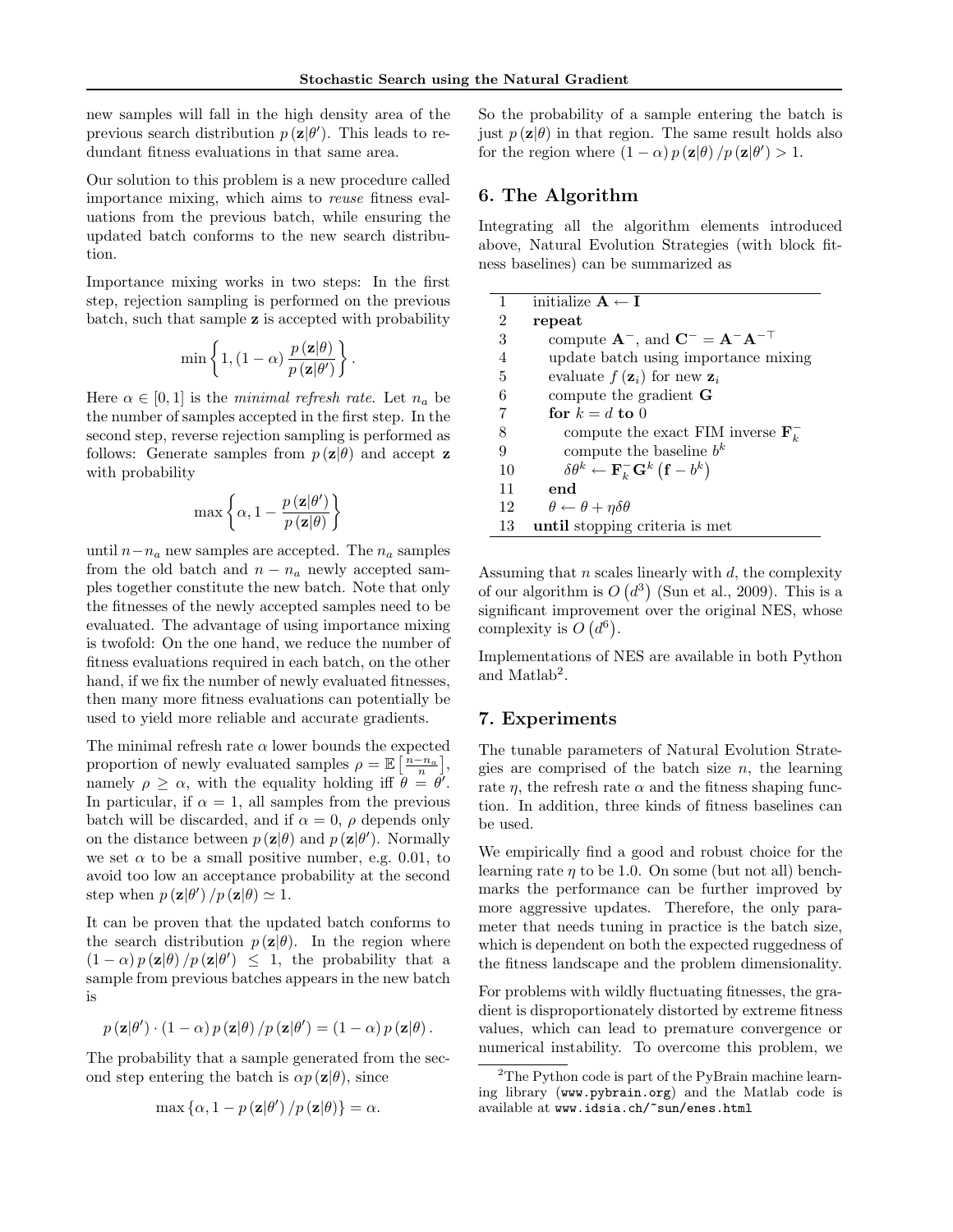use fitness shaping, an order-preserving nonlinear fitness transformation function (Wierstra et al., 2008b). The choice of (monotonically increasing) fitness shaping function is arbitrary, and should therefore be considered to be one of the tuning parameters of the algorithm. We have empirically found that ranking-based shaping functions work best for various problems. The shaping function used for all experiments in this paper was fixed to  $\ddot{f}(\mathbf{z}) = 2i - 1$  for  $i > 0.5$  and  $\ddot{f}(\mathbf{z}) = 0$  for  $i < 0.5$ , where i denotes the relative rank of  $f(\mathbf{z})$  in the batch, scaled between  $0 \ldots 1$ .

### 7.1. Benchmark Functions

We empirically validate our algorithm on 9 unimodal functions out of the set of standard benchmark functions from (Suganthan et al., 2005) and (Hansen & Ostermeier, 2001), that are typically used in the literature, for comparison purposes and for competitions. We randomly choose the inital guess at average distance 1 from the optimum. In order to prevent potentially biased results, we follow (Suganthan et al., 2005) and consistently transform (by a combined rotation and translation) the functions' inputs, making the variables non-separable and avoiding trivial optima (e.g. at the origin). This immediately renders many other methods virtually useless, since they cannot cope with correlated search directions. NES, however, is invariant under translation and rotation. In addition, the rank-based fitness shaping makes it invariant under order-preserving transformations of the fitness function.

#### 7.2. Fitness Baselines and Importance Mixing

We introduced optimal fitness baselines to increase the algorithm's robustness, we can thus determine their effectiveness by comparing the probability of premature convergence, for each type of baseline, on a diverse set of benchmarks. Importance mixing, on the other hand, was designed to reduce the required number of fitness evaluations.

In order to measure the benefits of both enhancements, as well as their interplay, we conducted a set of experiments for 16 different settings. Each set consisted in 10 independent runs on each of the 8 unimodal benchmark functions (on dimension 5), using  $n = 50$  and  $\eta = 1.0$ . We varied the value of  $\alpha$  between 0.0 and 1.0, the latter corresponding to not using importance mixing at all. We compare the three types of optimal fitness baselines introduced in section 4 to using no baseline. Table 1 summarizes the results.

Not using any baseline shows equivalent behavior to using the uniform fitness baseline. In both cases, the

| <b>Baseline</b> | $\alpha$ | evaluations     | premature   |
|-----------------|----------|-----------------|-------------|
|                 |          |                 | convergence |
| None            | 0.0      | $1285 \pm 739$  | 52%         |
| None            | 0.1      | $1456 \pm 533$  | 42%         |
| None            | 0.2      | $2011 \pm 650$  | 40%         |
| None            | 1.0      | $8306 \pm 2756$ | $35\%$      |
| Uniform         | 0.0      | $1251 \pm 646$  | $50\%$      |
| Uniform         | 0.1      | $1488 \pm 650$  | 37%         |
| Uniform         | 0.2      | $2060 \pm 775$  | 42%         |
| Uniform         | 1.0      | $8510 \pm 3158$ | 33%         |
| Specific        | 0.0      | $1405 \pm 866$  | 33\%        |
| Specific        | 0.1      | $2181 \pm 2801$ | 29%         |
| Specific        | 0.2      | $2430 \pm 1769$ | 27%         |
| Specific        | 1.0      | $7973 \pm 2407$ | 25%         |
| <b>Block</b>    | 0.0      | $1329 \pm 662$  | $0\%$       |
| Block           | 0.1      | $1813 \pm 725$  | $0\%$       |
| Block           | 0.2      | $2481 \pm 919$  | $0\%$       |
| Block           | 1.0      | $8199 \pm 2321$ | $0\%$       |

Table 1. Average number of evaluations and percentage of runs that prematurely converged, while varying  $\alpha$  and the type of fitness baseline used.

algorithm tends to prematurely converge on ParabR and SharpR, to a lesser degree also on Cigar. In contrast, when using the parameter-specific baseline, we find that the algorithm consistently fails on Ellipsoid and Tablet, while working well on ParabR, SharpR and Cigar. Finally, block fitness baselines are very robust and have not been found to prematurely converge in any of our experiments.

Importance mixing is clearly beneficial to performance in all cases, but slightly decreases the robustness. The latter is not an issue when using block fitness baselines, which frees us from the requirement of tuning  $\alpha$ , as a value of 0.0 consistently gives the best performance. However, taking into consideration computation time, it can be prudent to use a slightly larger  $\alpha$ , for the reasons given in section 5.

For the following experiments, we consistently use block fitness baselines and set  $\alpha = 0.01$ .

#### 7.3. Performance on Benchmark Functions

We ran NES on the set of unimodal benchmark functions on dimension 50 with batch size 1000, using  $\eta = 1.0$  and a target precision of 10<sup>-10</sup>. Figure 1 shows the average performance over 5 runs for each benchmark function. We left out the Rosenbrock function on which NES is one order of magnitude slower than on the other functions (approximately 2,000,000 evaluations). Presumably this is due to the fact that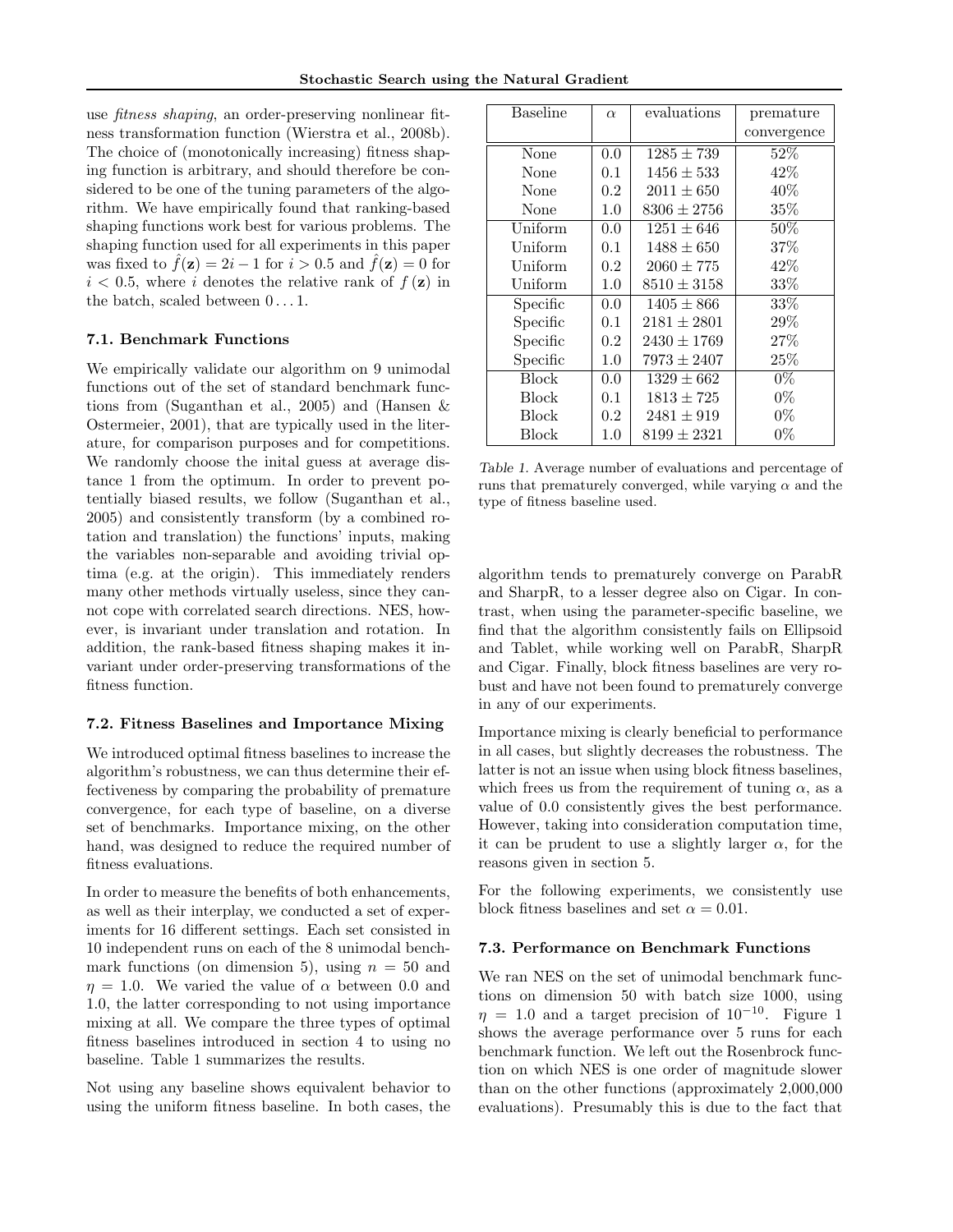

Figure 1. Results for 8 unimodal benchmark functions on dimension 50, averaged over 5 runs.

the principal search direction is updated too slowly on complex curvatures. Note that SharpR and ParabR are unbounded functions, which explains the abrupt drop-off.

# 7.4. Non-Markovian Double Pole Balancing

Non-Markovian double pole balancing is a challenging task which involves balancing two differently sized poles hinged on a cart that moves on a finite track. The single control consists of the force  $F$  applied to the cart and observations include the cart's position and the poles' angles, but no velocity information, which makes this task partially observable. It provides a perfect testbed for algorithms focusing on learning fine control with memory in continuous state and action spaces (Wieland, 1991). We used the implementation as found in (Gomez & Miikkulainen, 1997).

We employ NES to optimize the parameters of the controller of the cart, which is implemented as a simple recurrent neural network, with three inputs (position x and the two poles' angles  $\beta_1$  and  $\beta_2$ ), three hidden sigmoid units, and one output, resulting in a total of 21 weights to be optimized.

An evaluation is considered a success iff the poles do not fall over for 100, 000 time steps. Using a batch size of 100, the average number of evaluations until success, over 50 runs, was 1753. Only 6% of the runs did not reach success within the limit of 10000 evaluations. Table 2 shows results of other premier algorithms applied to this task, as reported in the literature. NES clearly outperforms all other methods except CoSyNE.

### 8. Discussion

Unlike most stochastic search algorithms, NES boasts a relatively clean derivation from first principles. The relationship of NES to methods from other fields, notably evolution strategies (Hansen & Ostermeier, 2001) and policy gradients (Peters & Schaal, 2008; Kakade, 2002), should be evident to readers familiar with both of these domains, as it marries the concept of fitness-based black box optimization from evolutionary methods with the concept of Monte Carlo-based gradient estimation from the policy gradient framework.

Using both a full multinormal search distribution and fitness shaping, the NES algorithm is invariant to translation and rotation and to order-preserving transformations of the fitness function. We empirically showed that fitness baselines significantly improve the algorithm's robustness. We also measured the usefulness of importance mixing, which reduces the number of required fitness evaluations by a factor 5, and renders the algorithm's performance less sensitive to the batch size hyperparameter, because the number of effectively evaluated fitness values in each batch is adjusted dynamically.

Comparing our empirical results to CMA-ES (Hansen & Ostermeier, 2001), considered by many to be the 'industry standard' of stochastic search, we find that NES is competitive but slower on most but not all standard benchmark functions, especially on higher dimensions. On the difficult double-pole balancing benchmark, however, NES yields faster and more robust results. Furthermore, the results in a companion paper (Sun et al., 2009) show that NES is also competitive with CMA-ES on multimodal benchmarks. Our results collectively show that NES can compete with state-of-the-art stochastic search algorithms on standard benchmarks. It holds a lot of promise for ongoing real-world experiments.

Future work will address the problems of automatically determining good batch sizes and dynamically adapting the learning rate. We plan to investigate the possibility of combining our algorithm with other methods (e.g. Estimation of Distribution Algorithms) to accelerate the adaptation of covariance matrices, improving performance on fitness landscapes where directions of ridges and valleys change abruptly (e.g. the Rosenbrock benchmark). Moreover, realizing that stochastic search based on the natural gradient is not limited to any particular distribution, we can derive the FIM inverse for other (e.g. heavy-tailed) distributions using the same methodology.